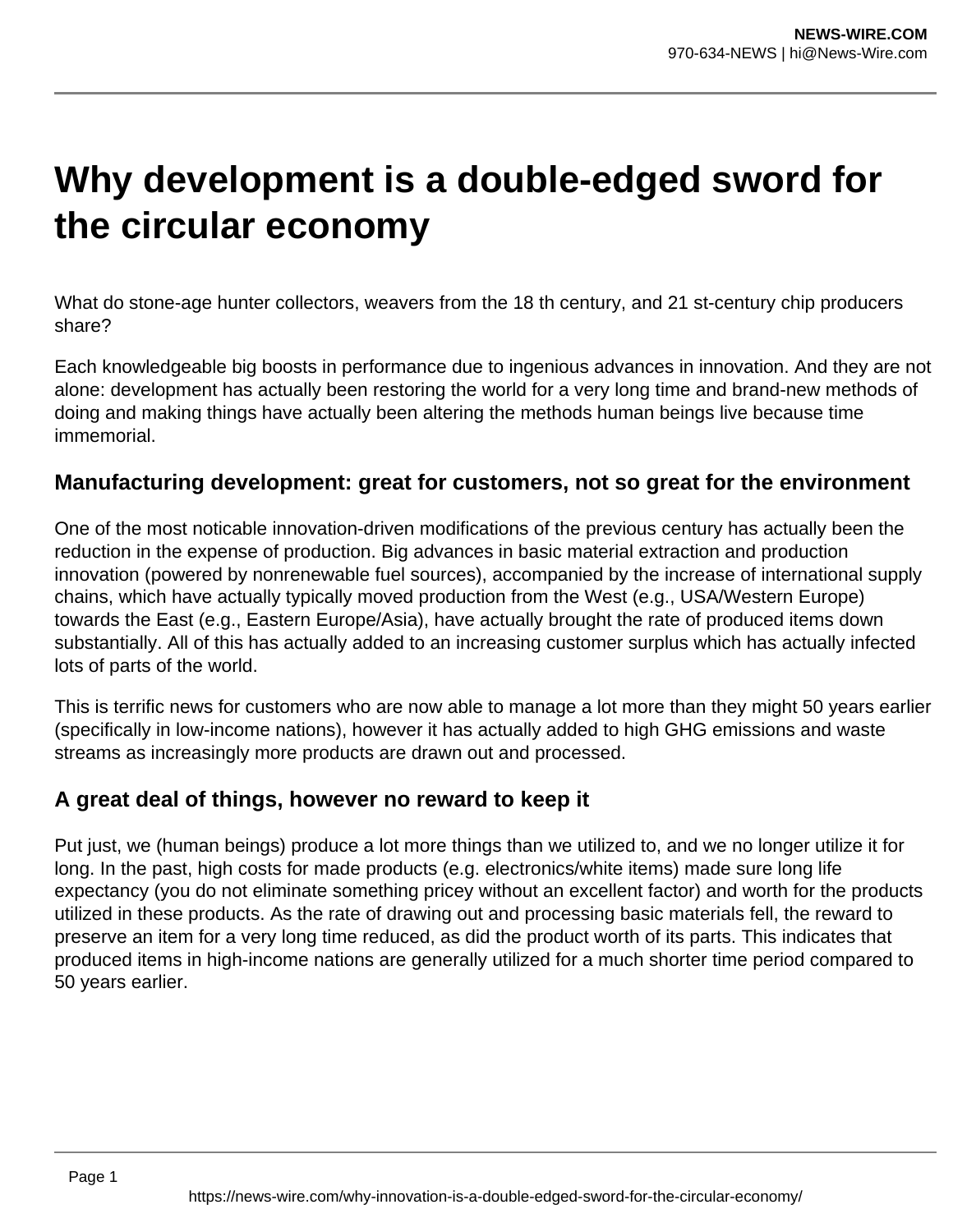

These lower product extraction and production rates have actually had a strong impact on today's makers, sellers, and customers.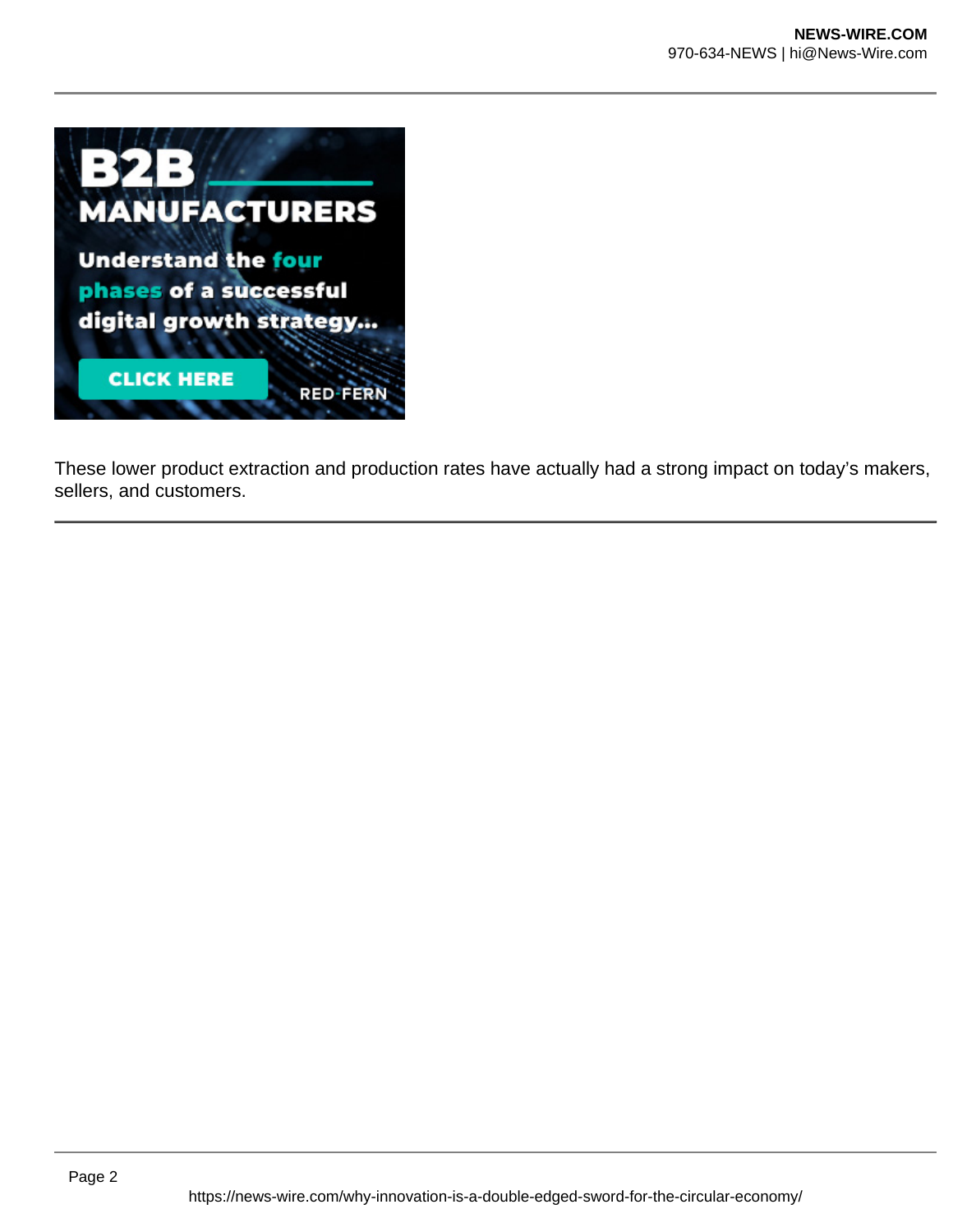

In the past, high costs for produced items (e.g. electronics/white products) guaranteed long life expectancy (you do not eliminate something costly without an excellent factor) and worth for the products utilized in these products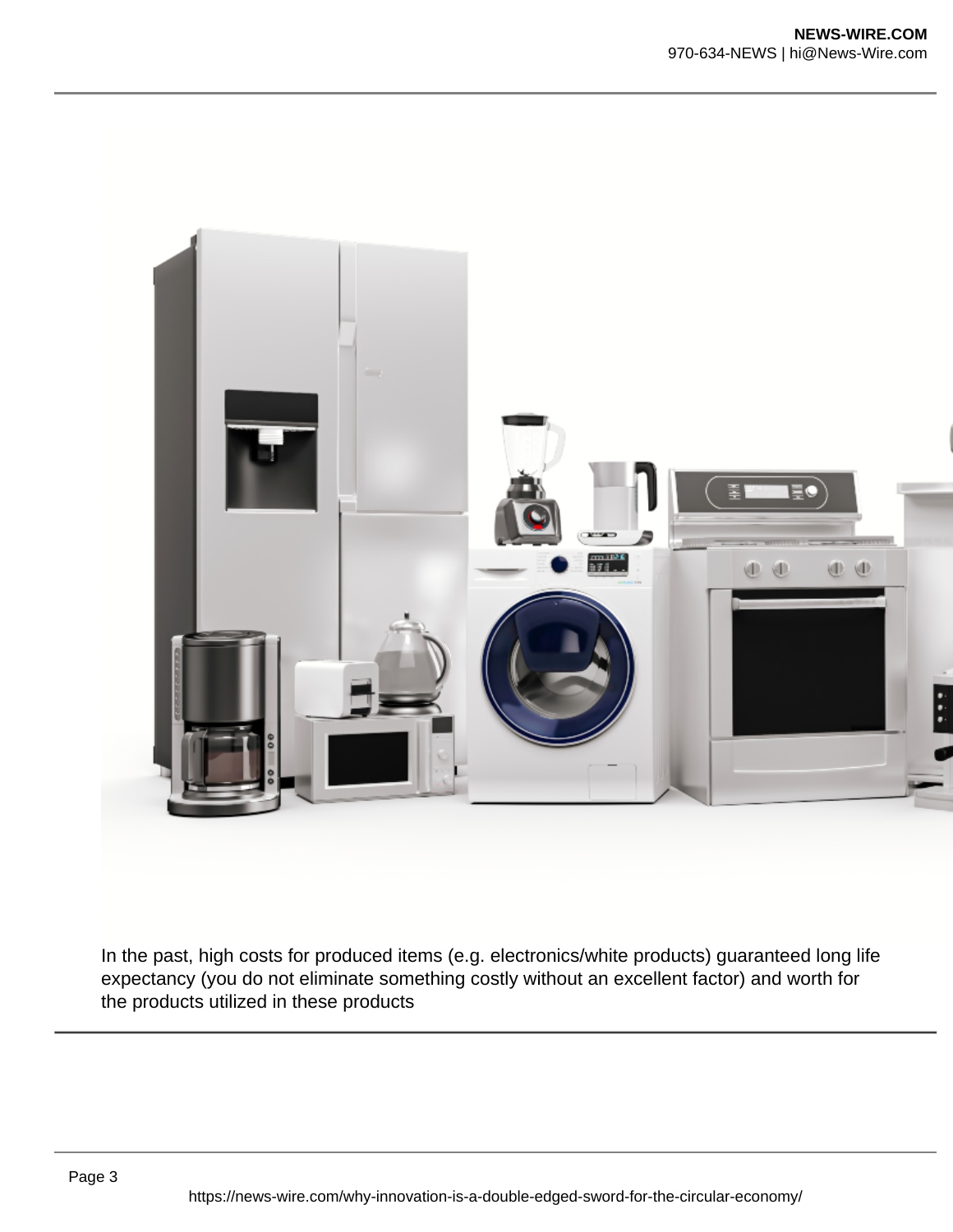## **Today's items: constructed for benefit, not for sturdiness**

In the not-so-distant past (e.g. 1970 s), white goods/electronics parts were extremely durable and cost associated highly with quality (marketing departments usually utilized 'cost-pricing', where a margin is contributed to the expense of production to develop a prices, indicating end cost showed item expense).

Consumers were utilized to purchasing with the expectation that items were repairable, would last a long period of time, and would not quickly be surpassed by a more recent design. These items were frequently acquired in your area and would be serviced and fixed by the regional organization which offered the device, with the cost of repair work much lower than changing devices entirely.

As the expense of making reduced, and brand-new organization designs emerged, makers started to focus more on repeat purchases (i.e. rather of offering one maker for \$800 which is changed every 20 years, offer 2 makers for \$500 each every 10 years). This design normally needed less strong parts (more affordable for the manufacture) and less require for repair work services (simpler for the customer).

However, this increased waste streams significantly and usually likewise added to greater levels of associated GHG emissions (although it ought to be kept in mind that boosts in energy performance imply that in many cases, emissions might have decreased). Increased scheduled obsolescence, which is not a brand-new phenomenon, was typically likewise a part of this procedure.

## **A damaged link in between expense and worth**

As making expenses decreased, marketing departments moved far from cost-pricing and began utilizing 'value-pricing', where services and products are priced at the greatest cost which customers will spend for them. Especially for high-end products with rich purchasers, substantial markups were charged, whilst some fundamental items cost their expense rate. This kind of prices appears today in a range of markets (consider vegan food, which needs inexpensive active ingredients, typically being more costly than meatbased alternatives in dining establishments), however basically suggests that the link in between the expense of producing something, and the rate at which it is offered, has actually been broken. This has rather major effects.

This damaged link implies there has actually been little reward for the majority of makers to integrate 'circularity' into their item lifecycles. For low-margin items which contend on rate, circular concepts (e.g., sturdiness, ease of repair work, recyclability) are too pricey to incorporate. For high-margin items, the worth of the item's products can be unimportant to its end cost. The expense to produce a soft goods home appliance which costs \$1,00 0 can be as low as \$100 or less, and product worth can be less than \$50

Given this variation, including circular concepts enters into an item's marketing appeal instead of an important method of working: when the production expense is so low, producing a circular service which is more affordable than just drawing out and processing products typically is extremely hard. Marketing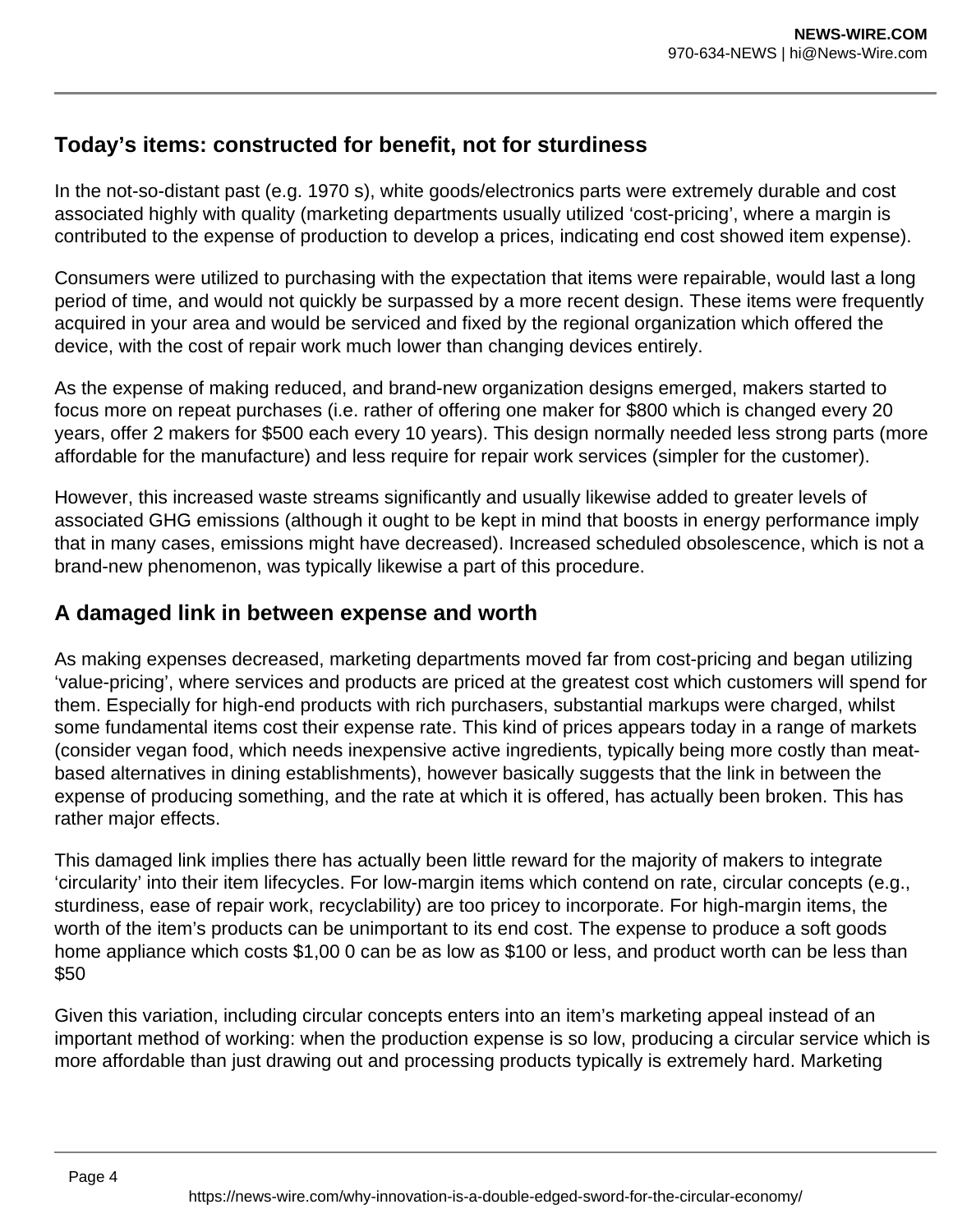departments usually need a great deal of persuasion to alter since gathering trusted customer information is challenging and for that reason, lots of have actually decided to stick to their existing designs. This pattern appears from the reality that the world is ending up being less circular, as both intake and waste streams increase throughout locations.



The link in between the expense of producing something, and the rate at which it is offered,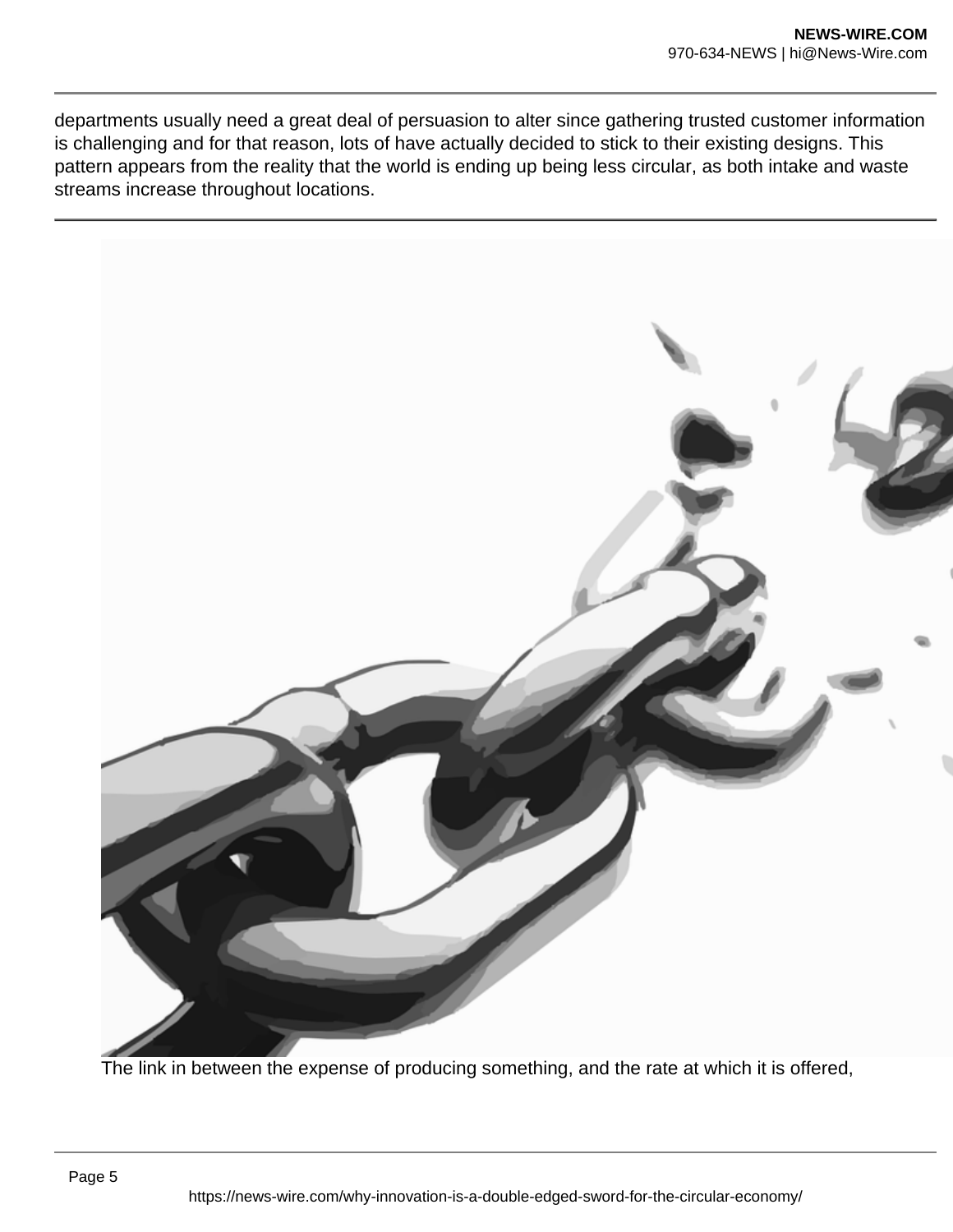has been broken

#### **Innovation: a double-edged sword?**

Innovation got us into this mess … can it get us out? … Partially.

On the producer side, more long lasting, repairable, and recyclable items with greater levels of recycled material are required to extend the life expectancy of items, drive the marketplace for secondary products, and stem the circulation of waste streams.

Achieving this will undoubtedly need development, however it will no longer be voluntary, a minimum of for numerous items offered in the EU. In 2022 brand-new EU guidelines will enter result which mandate particular conditions associating with the above classifications for electronic devices: non-compliance will cause significant fines. In France, a repairability index has actually currently remained in usage for over a year, and since 1 January 2022, producers likewise need to state the minimum level of recycled material in numerous devices.

Producing more circular items will make up one side of the development piece. The other will be keeping access to items. This is since recycling items in a successful method after the very first life is total (e.g., through refurbish/repair/reuse of parts/closed-loop recycling) will be essential to safeguard margins as repeat purchases fall. This can be done through incentivising leasing/product-as-a- service designs, and optimising reverse logistics back to manufacturers.

Consumers will require to alter too: keeping items longer and comprehending the overall expenses of ownership related to various items will guarantee they get more bang for their dollar and can take in more sustainably. A current research study explained that leasing a cleaning maker is 18-24% less expensive than purchasing one; spreads out the expense over a longer duration, making top-end, energy-efficient makers available to a broader series of the population; and can decarbonize the cleaning procedure by 24%-35%. This is all well and good, however getting the basic people to comprehend (and act on) this is no simple job. Customers require access to (and awareness of) prompt and premium repair work services, which can repair home appliances rapidly and effectively, guaranteeing that repair work is more practical than acquiring once again.

It is stated that human resourcefulness has no bounds. This is doubtless real, however it is not constantly directed towards equally advantageous results. Today, human beings' capability to innovate is needed more than ever, and at a speed which has actually seldom been seen prior to. On the carbon emissions side, the world requires to discover a method to kick their dependence on nonrenewable fuel sources, and on the waste streams side, the world requires to discover a method to keep resources in usage for as long as possible. Development has the possible to assist attain this, it simply requires to be embeded in the ideal instructions.